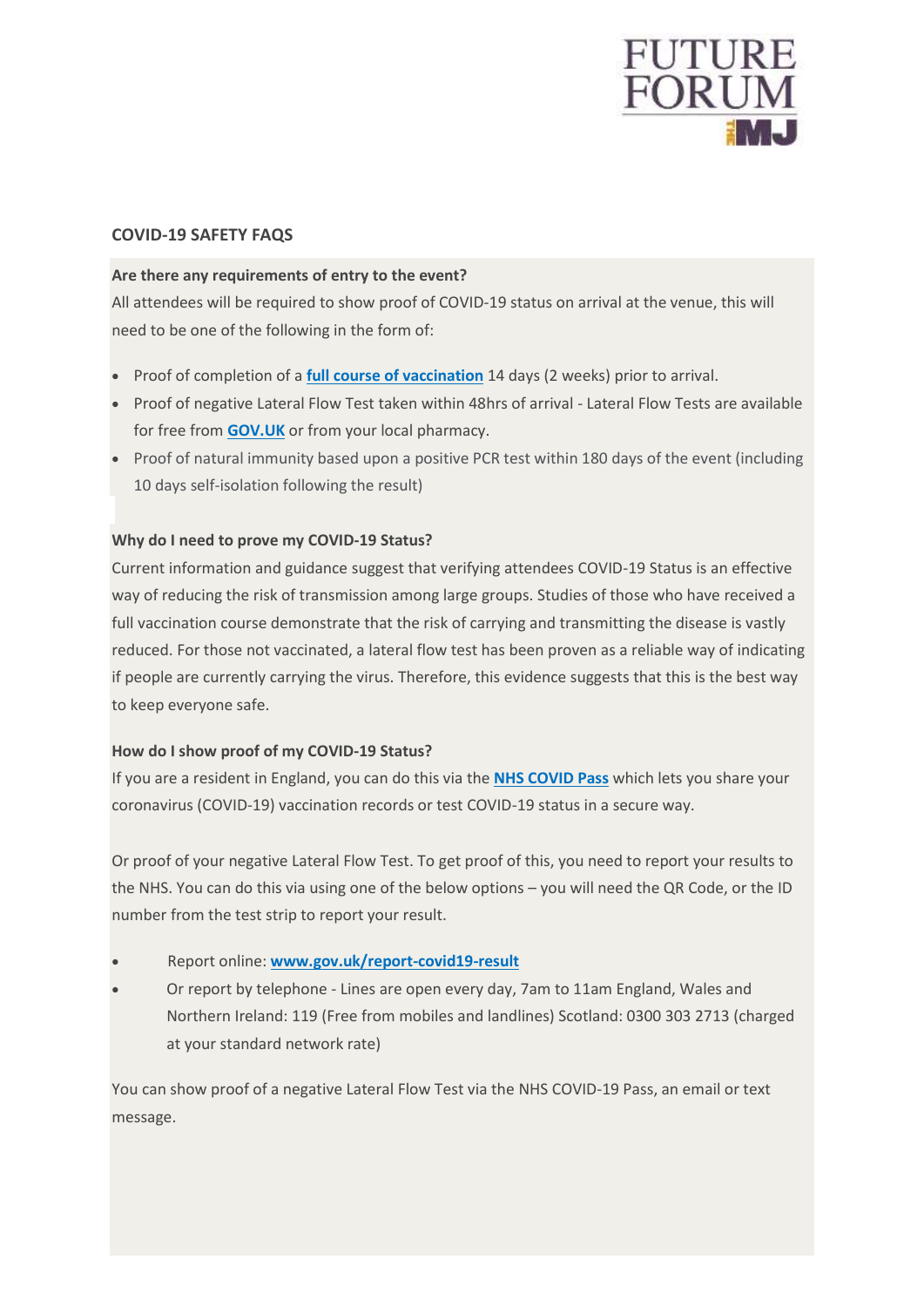# **How do I access the NHS COVID Pass? NHS App**

You can access your NHS COVID Pass through the free NHS App on a mobile device such as a smartphone or tablet. Proof of your COVID-19 status will be shown within the NHS App. Please note the NHS App (which contains the NHS COVID Pass) is different from the NHS Covid App used for Track and Trace, see below:



#### **NHS Website**

You can view your COVID-19 status online and download or print it as a PDF document. To access the service, you'll need to register for an NHS login if you do not have one already. NHS login registrations may take longer than usual when there are high numbers of requests. If you do not have access to a smart phone, computer or tablet, you can request an NHS COVID Pass letter via the NHS website or by calling 119 (select the 'NHS COVID Pass service').

Find out more about the NHS COVID Pass **[here.](https://www.gov.uk/guidance/nhs-covid-pass)**

# How do I get my COVID Pass to gain entry to the event if I'm a visitor from Scotland, Wales or **Northern Ireland?**

If you live in Scotland, you can find out how to obtain your vaccination status **[here](https://www.nhsinform.scot/covid-19-vaccine/after-your-vaccine/get-a-record-of-your-coronavirus-covid-19-vaccination-status)**. If you live in Wales, you can find out how to obtain your vaccination status **[here](https://gov.wales/get-nhs-covid-pass-show-your-vaccination-status-travel)**. If you live in Northern Ireland, you must supply paper proof of vaccination from your GP, or alternatively show a negative lateral flow test result.

#### **Do I need to wear a face covering?**

Following proof of your COVID-19 status on entry to The MJ Future Forum, face coverings are optional and no longer required by law, but the government expects and recommends that people should continue to wear them in crowded and enclosed settings. If it makes you feel more comfortable to wear a face covering, then we would recommend doing so.